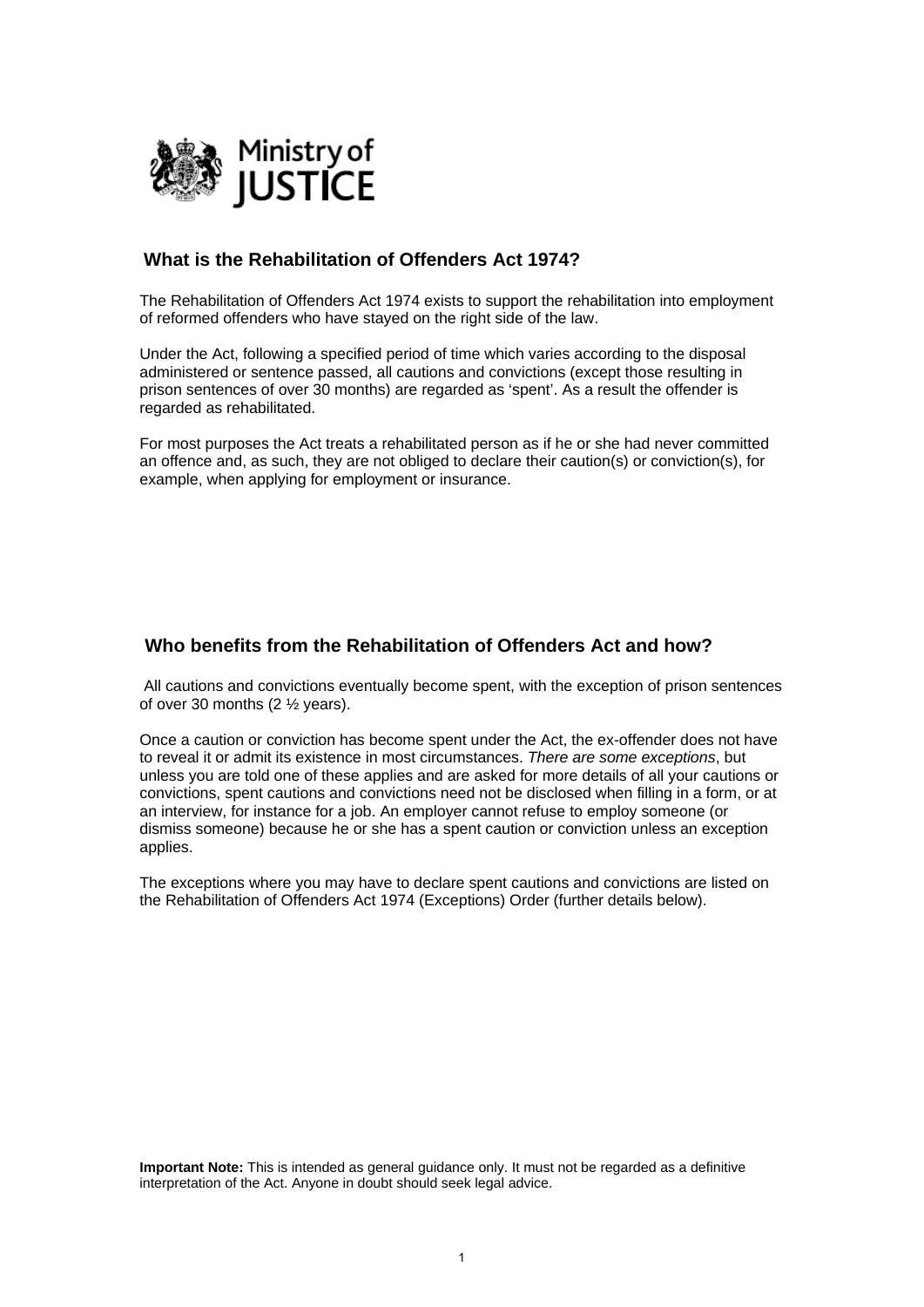## **Does the Rehabilitation of Offenders Act cover cautions?**

Yes. The law was changed on 19 December 2008. The Rehabilitation of Offenders Act now covers simple cautions, reprimands and warnings (which become spent immediately) and conditional cautions (which become spent after 3 months). The change covers all cautions, reprimands, and warnings including those administered before 19 December 2008.

Fixed Penalty Notices and Penalty Notices for Disorder do not form part of a person's criminal record as there is no admission of guilt and they therefore do not need to be covered by the Rehabilitation of Offenders Act.

## **Which parts of the UK does the Rehabilitation of Offenders Act apply to?**

The Rehabilitation of Offenders Act applies throughout the UK. However there are some differences to the way in which it operates in Scotland and Northern Ireland, where it is an area of devolved responsibility. This document should therefore be considered a guide to England and Wales only.

For information on the Rehabilitation of Offenders Act in Scotland please visit http://www.scotland.gov.uk/Topics/Justice/public-safety/offender[management/publications/law/RehabofOffenders](http://www.scotland.gov.uk/Topics/Justice/public-safety/offender-management/publications/law/RehabofOffenders) 

### **When will I have to disclose spent cautions and convictions?**

There are certain exceptions, where you do have to disclose your caution or conviction (even if it is spent). These are listed on the Rehabilitation of Offenders Act 1974 (Exceptions) Order 1975 and subsequent amendments. The positions listed in the Exceptions Order primarily relate to particularly sensitive areas such as work with children and vulnerable adults, work in law enforcement and the legal system, and high level financial positions. Exceptions also apply to certain licences (such as a Security Industry Authority licence) and to certain legal proceedings. Where an exception to the Rehabilitation of Offenders Act exists then you must list all cautions and convictions, even if they are spent. Where an exception exists the employer or licensing body will be eligible for Criminal Records Bureau (CRB) checks containing your full criminal record.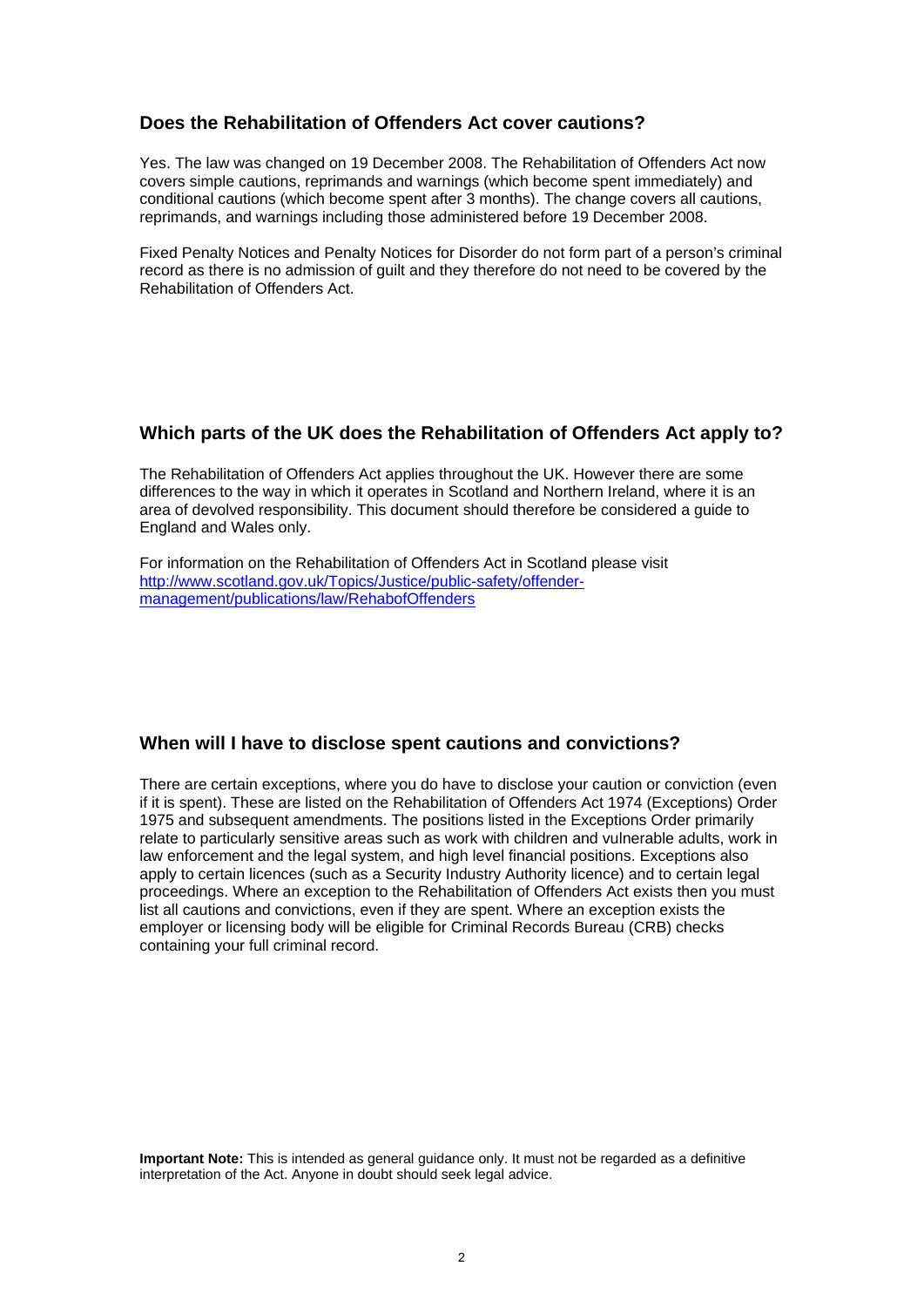# **How long will it take before my caution or conviction becomes spent?**

The rehabilitation period (the length of time before a caution or conviction becomes spent) is determined by the type of disposal administered or the length of the sentence imposed. It is calculated from the date of conviction or the date the caution is administered. The rehabilitation periods are shown in the table below.

| Sentence/disposal                                                                                                                        | <b>Rehabilitation period for</b><br>adults (18 or over at the<br>time of conviction or the<br>time the disposal is<br>administered) | <b>Rehabilitation period for</b><br>young people (under 18 at<br>the time of conviction or<br>the time the disposal is<br>administered) |
|------------------------------------------------------------------------------------------------------------------------------------------|-------------------------------------------------------------------------------------------------------------------------------------|-----------------------------------------------------------------------------------------------------------------------------------------|
| Imprisonment or detention in<br>a young offender institution<br>for over 30 months (2 $\frac{1}{2}$<br>years)                            | Never spent                                                                                                                         | Never spent                                                                                                                             |
| Imprisonment or detention in<br>a young offender institution<br>over 6 months but not<br>exceeding 30 months $(2 \frac{1}{2})$<br>years) | 10 years                                                                                                                            | 5 years                                                                                                                                 |
| Imprisonment up to 6 months                                                                                                              | 7 years                                                                                                                             | $3\frac{1}{2}$ years                                                                                                                    |
| Fine                                                                                                                                     | 5 years                                                                                                                             | $2\frac{1}{2}$ years                                                                                                                    |
| <b>Community Sentence</b>                                                                                                                | 5 years                                                                                                                             | 2 $\frac{1}{2}$ years                                                                                                                   |
| Conditional discharge                                                                                                                    | The period of the order, or a<br>minimum of 12 months<br>(whichever is longer)                                                      | The period of the order, or a<br>minimum of 12 months<br>(whichever is longer)                                                          |
| Absolute Discharge                                                                                                                       | 6 months                                                                                                                            | 6 months                                                                                                                                |
| <b>Conditional Caution</b>                                                                                                               | 3 months                                                                                                                            | 3 months                                                                                                                                |
| Simple Caution, Reprimand,<br><b>Final Warning</b>                                                                                       | Spent immediately                                                                                                                   | Spent immediately                                                                                                                       |
| Some sentences carry variable rehabilitation periods. The main ones are as follows:                                                      |                                                                                                                                     |                                                                                                                                         |
| <b>Compensation Order</b>                                                                                                                | On the discharge of the order<br>(i.e. when it is paid in full)                                                                     | On the discharge of the order<br>(i.e. when it is paid in full)                                                                         |
| <b>Supervision Order</b>                                                                                                                 | N/A                                                                                                                                 | The period of the order, or a<br>minimum of 12 months<br>(whichever is longer)                                                          |
| <b>Bind Over</b>                                                                                                                         | The period of the order, or a<br>minimum of 12 months<br>(whichever is longer)                                                      | The period of the order, or a<br>minimum of 12 months<br>(whichever is longer)                                                          |
| Attendance Centre Order                                                                                                                  | A period ending one year<br>after the order expires                                                                                 | A period ending one year<br>after the order expires                                                                                     |
| <b>Hospital Order</b>                                                                                                                    | Five years, or a period<br>ending two years after the<br>order expires (whichever is<br>longer)                                     | Five years, or a period<br>ending two years after the<br>order expires (whichever is<br>longer)                                         |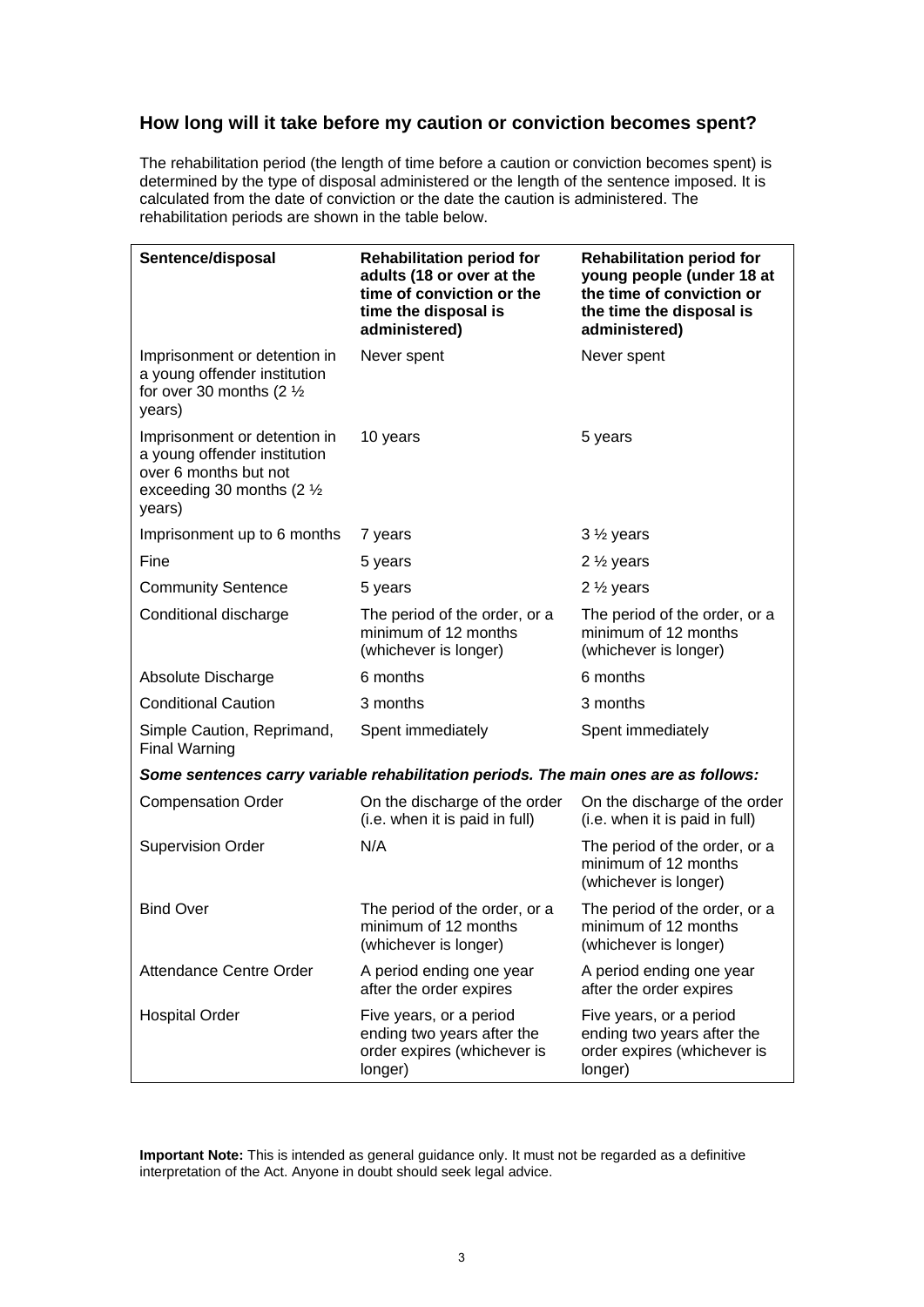## **What happens if I get another caution or conviction before my first conviction becomes spent?**

If you already have an unspent conviction (not including unspent conditional cautions), and you get a further caution or conviction before the earlier conviction has become spent, one of the following will apply:

- 1. If your later outcome is a caution (either a simple caution or a conditional caution), reprimand or warning, neither rehabilitation period will be affected. The caution or conviction for the earlier offence will become spent at the time originally fixed, and the caution for the later offence will become spent after the normal period (immediately for a simple caution or three months for a conditional caution).
- 2. If your later outcome is a conviction for a summary offence, (one that can only be tried in a magistrates' court), neither rehabilitation period will be affected. The caution or conviction for the earlier offence will become spent at the time originally fixed, and the conviction for the later offence will become spent after the normal period.
- 3. If your later outcome is a conviction for an either way or an indictable offence (one which could be tried in the Crown Court) then *neither* conviction will become spent until the rehabilitation period for *both* offences are over.
- 4. If your later outcome is a conviction that results in a prison sentence of more than 2 ½ years then neither the second nor the first conviction will ever become spent.

Once a conviction becomes spent, it remains spent, even if a person is convicted of other offences later.

# **What happens if I get another conditional caution or conviction before my first conditional caution becomes spent?**

normal period. If the later conditional caution or conviction is separate to the earlier conditional caution (i.e. not for the offence in respect of which you were cautioned), then neither rehabilitation period will be affected. The conditional caution for the earlier offence will become spent at the time originally fixed, and the caution of conviction for the later offence will become spent after the

However, if you fail to comply with a conditional caution, and you are subsequently prosecuted and convicted of the offence for which the conditional caution was given, the caution will remain unspent until the conviction for the offence has also become spent.